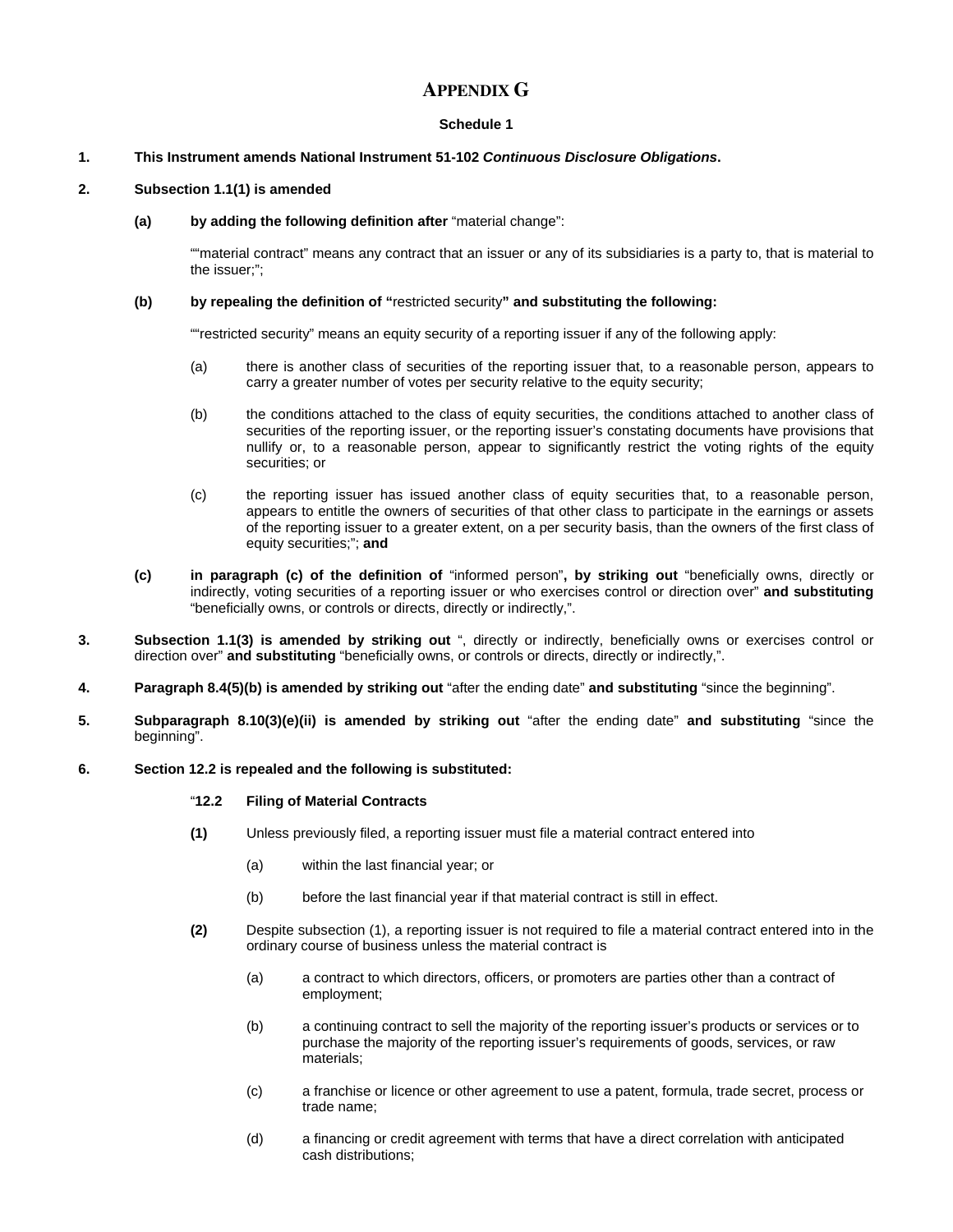- (e) an external management or external administration agreement; or
- (f) a contract on which the reporting issuer's business is substantially dependent.
- **(3)** A provision in a material contract filed pursuant to subsections (1) or (2) may be omitted or marked to be unreadable if an executive officer of the reporting issuer reasonably believes that disclosure of that provision would be seriously prejudicial to the interests of the reporting issuer or would violate confidentiality provisions.
- **(4)** Subsection (3) does not apply if the provision relates to
	- (a) debt covenants and ratios in financing or credit agreements;
	- (b) events of default or other terms relating to the termination of the material contract; or
	- (c) other terms necessary for understanding the impact of the material contract on the business of the reporting issuer.
- **(5)** If a provision is omitted or marked to be unreadable under subsection (3), the reporting issuer must include a description of the type of information that has been omitted or marked to be unreadable immediately after the provision in the copy of the material contract filed by the reporting issuer.
- **(6)** Despite subsections (1) and (2), a reporting issuer is not required to file a material contract entered into before January 1, 2002.".

## **7. Section 13.4 is amended**

- **(a) in subsection (1)** 
	- **(i) in the definition of** "designated credit support securities"
		- **(A) in paragraph (a), by adding** "non-convertible" **before** "securities of the credit supporter";
		- **(B) in between paragraphs (b) and (c), by striking out** "in respect of which a credit supporter has provided" **and substituting** "in respect of which a parent credit supporter has provided;";
	- **(ii) by adding the following definitions after the definition of** "designated credit support securities":

""parent credit supporter" means a credit supporter of which the reporting issuer is a subsidiary;

"subsidiary credit supporter" means a credit supporter that is a subsidiary of the parent credit supporter;";

## **(b) in subsection (1.1)**

- **(i) by adding** "parent" **before** "credit supporter" **wherever it occurs**;
- **(ii) in paragraph (b), by striking out** "of consolidating summary financial information";
- **(iii) by repealing paragraph (c) and substituting the following:** 
	- "(c) all subsidiary entity columns must account for investments in non-credit supporter subsidiaries under the equity method.";
- **(c) in subsection (2)** 
	- **(i) by striking out** "subsection" **and substituting** "section";
	- **(ii) by adding** "parent" **before "**credit supporter**" wherever it occurs**;
	- **(iii) by striking out** "and" **at the end of paragraph (i),**
	- **(iv) by striking out** "." **and substituting** "; and" **at the end of paragraph (j),**
	- **(v) by adding the following paragraph (k) after paragraph (j):**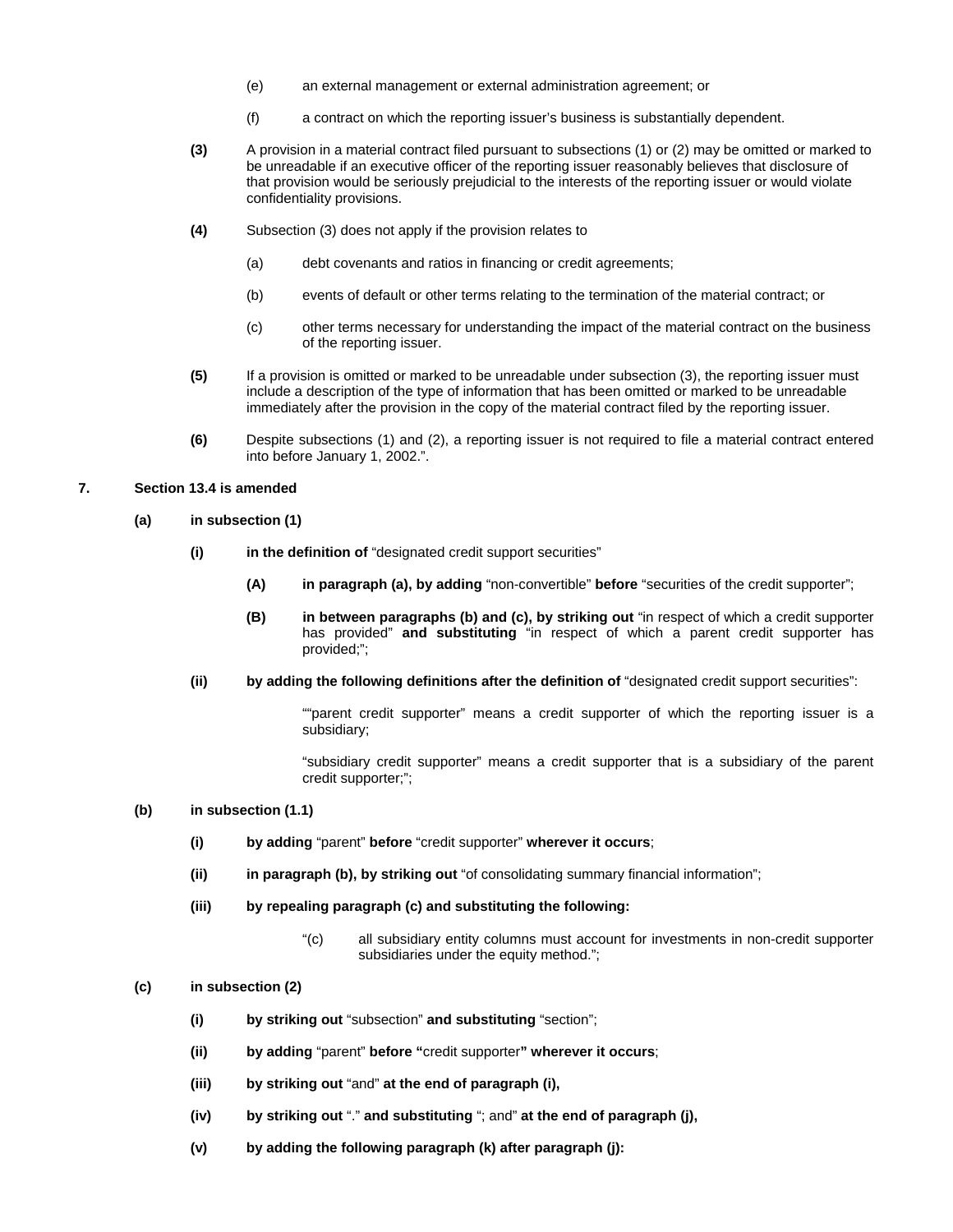"(k) no person or company other than the parent credit supporter has provided a guarantee or alternative credit support for the payments to be made under any issued and outstanding securities of the credit support issuer.";

#### **(d) by adding the following subsections (2.1) and (2.2) after subsection (2):**

- "(2.1) A credit support issuer satisfies the requirements of this Instrument where there is a parent credit supporter and one or more subsidiary credit supporters if
	- (a) the conditions in paragraphs  $(2)(a)$  to  $(f)$ ,  $(i)$ , and  $(j)$  are complied with;
	- (b) the parent credit supporter controls each subsidiary credit supporter and the parent credit supporter has consolidated the financial statements of each subsidiary credit supporter into the parent credit supporter's financial statements that are filed or referred to under paragraph (2)(d);
	- (c) the credit support issuer files, in electronic format, in the notice referred to in clause (2)(d)(ii)(A) or in or with the copy of the interim and annual consolidated financial statements filed under subparagraph (2)(d)(i) or clause (2)(d)(ii)(B), for a period covered by any interim or annual consolidated financial statements of the parent credit supporter filed by the parent credit supporter, consolidating summary financial information for the parent credit supporter presented with a separate column for each of the following:
		- (i) the parent credit supporter;
		- (ii) the credit support issuer;
		- (iii) each subsidiary credit supporter on a combined basis;
		- (iv) any other subsidiaries of the parent credit supporter on a combined basis;
		- (v) consolidating adjustments; and
		- (vi) the total consolidated amounts;
	- (d) no person or company, other than the parent credit supporter or a subsidiary credit supporter has provided a guarantee or alternative credit support for the payments to be made under the issued and outstanding designated credit support securities; and
	- (e) the guarantees or alternative credit supports are joint and several.
- (2.2) Despite paragraph (2.1)(c), the information set out in a column in accordance with
	- (a) subparagraph (2.1)(c)(iv), may be combined with the information set out in accordance with any of the other columns in paragraph (2.1)(c) if each item of the summary financial information set out in a column in accordance with subparagraph  $(2.1)(c)(iv)$  represents less than 3% of the corresponding items on the consolidated financial statements of the parent credit supporter being filed or referred to under paragraph (2)(d),
	- (b) subparagraph (2.1)(c)(ii) may be combined with the information set out in accordance with any of the other columns in paragraph (2.1)(c) if the credit support issuer has minimal assets, operations, revenues or cash flows other than those related to the issuance, administration and repayment of the securities described in paragraph (2)(c).";

### **(e) in subsection (3), by repealing paragraphs (a) through (e) and substituting the following:**

- "(a) the conditions in paragraphs  $(2)(a)$  to  $(c)$  are complied with;
- (b) if the insider is not a credit supporter,
	- (i) the insider does not receive, in the ordinary course, information as to material facts or material changes concerning a credit supporter before the material facts or material changes are generally disclosed, and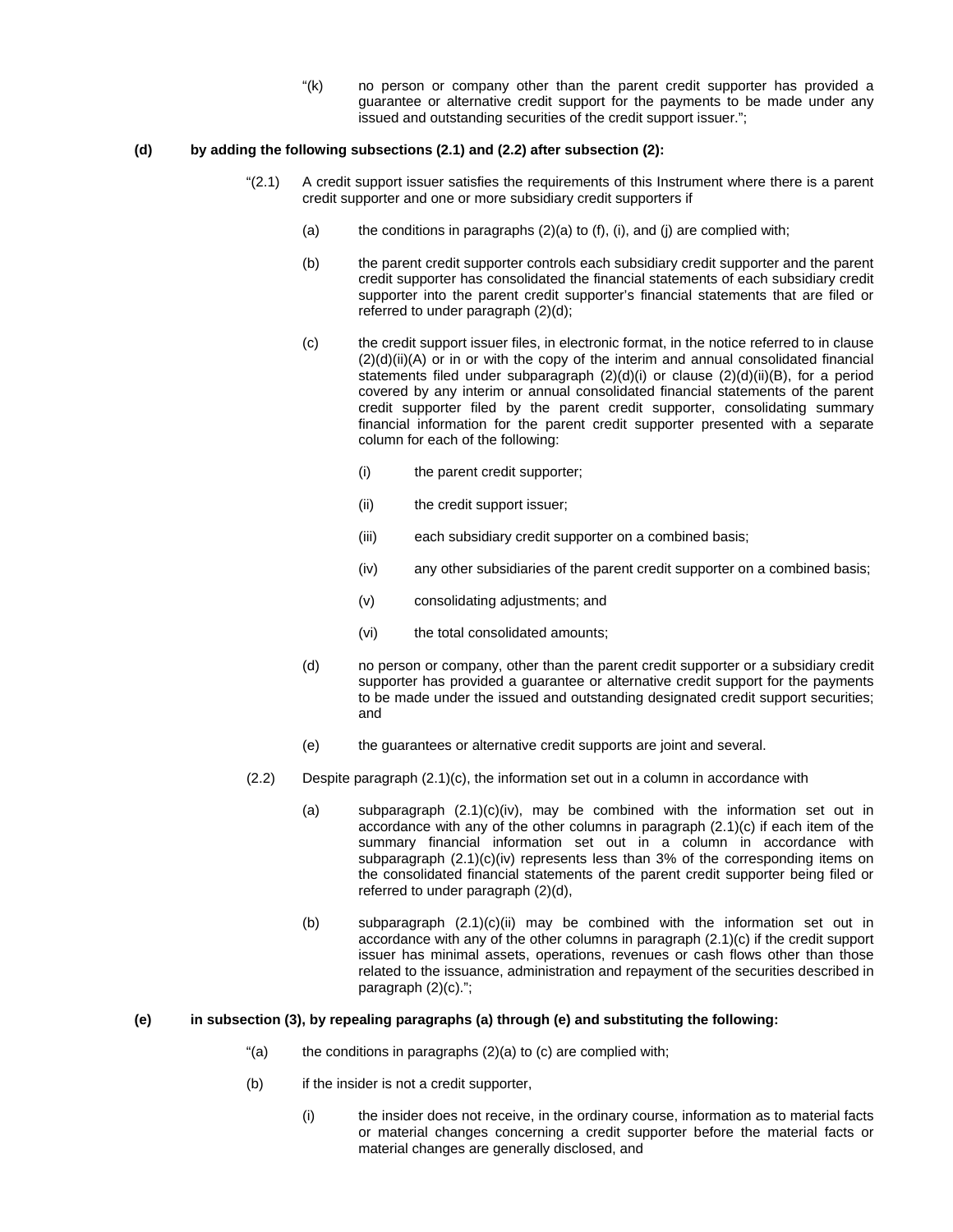- (ii) the insider is not an insider of a credit supporter in any capacity other than by virtue of being an insider of the credit support issuer; and
- (c) if the insider is a credit supporter, the insider does not beneficially own any designated credit support securities."; **and**
- **(f) in subsection (4), by adding** "parent" **before** "credit supporter" **wherever it occurs**.

#### **Schedule 2**

#### **1. This Schedule amends Form 51-102F2** *Annual Information Form***.**

- **2. Section 3.2 is amended** 
	- **(a) by striking out** "beneficially owned, controlled or directed," **wherever it occurs and substituting** "beneficially owned, or controlled or directed, directly or indirectly,"; **and**
	- **(b) in paragraph 3.2(c), by striking out** "or continued" **and substituting** ", continued, formed or organized".
- **3. Section 5.2 is amended by striking out** "Risks should be disclosed in the order of their seriousness".

#### **4. The following Instructions (i) and (ii) are added to section 5.2:**

#### "*INSTRUCTIONS*

- *(i) Disclose the risks in order of seriousness from the most serious to the least serious.*
- *(ii) A risk factor must not be de-emphasized by including excessive caveats or conditions.*".
- **5. Subsection 5.3(2) is amended by striking out** "information on the" **and substituting** "financial disclosure that described the underlying" **before** "pool of financial assets".
- **6. Paragraph 5.3(2)(e) is amended by striking out** "(a), (b), (c), or (d)" **and substituting** "(a) through (d)".
- **7. The following subsection 5.3(2.1) is added after subsection 5.3(2):** 
	- "(2.1) If any of the financial disclosure disclosed in accordance with subsection (2) has been audited, disclose the existence and results of the audit.".
- **8. Section 6.1 is amended** 
	- **(a) by adding** "or distribution" **after** "dividend" **wherever it occurs**;
	- **(b) by adding** "or distributions" **after** "dividends" **wherever it occurs**;
	- **(c) by striking out "**share**" and substituting** "security";
	- **(d) by striking out** "shares" **and substituting** "securities".
- **9. Section 7.3 is amended by striking out** "if you receive" **and substituting** "if you are aware that you have received" **before** "any other kind of rating".
- **10. Paragraph 7.3(g) is repealed and the following is substituted:** 
	- "(g) any announcement made by, or any proposed announcement known to the issuer that is to be made by, an approved rating organization to the effect that the organization is reviewing or intends to revise or withdraw a rating previously assigned and required to be disclosed under this section.".
- **11. Subsection 8.1(2) is amended by adding** "but is traded or quoted on a foreign marketplace," **after** "If a class of securities of your company is not traded or quoted on a Canadian marketplace,".
- **12. Section 8.2 is repealed and the following is substituted:** 
	- "**8.2 Prior Sales**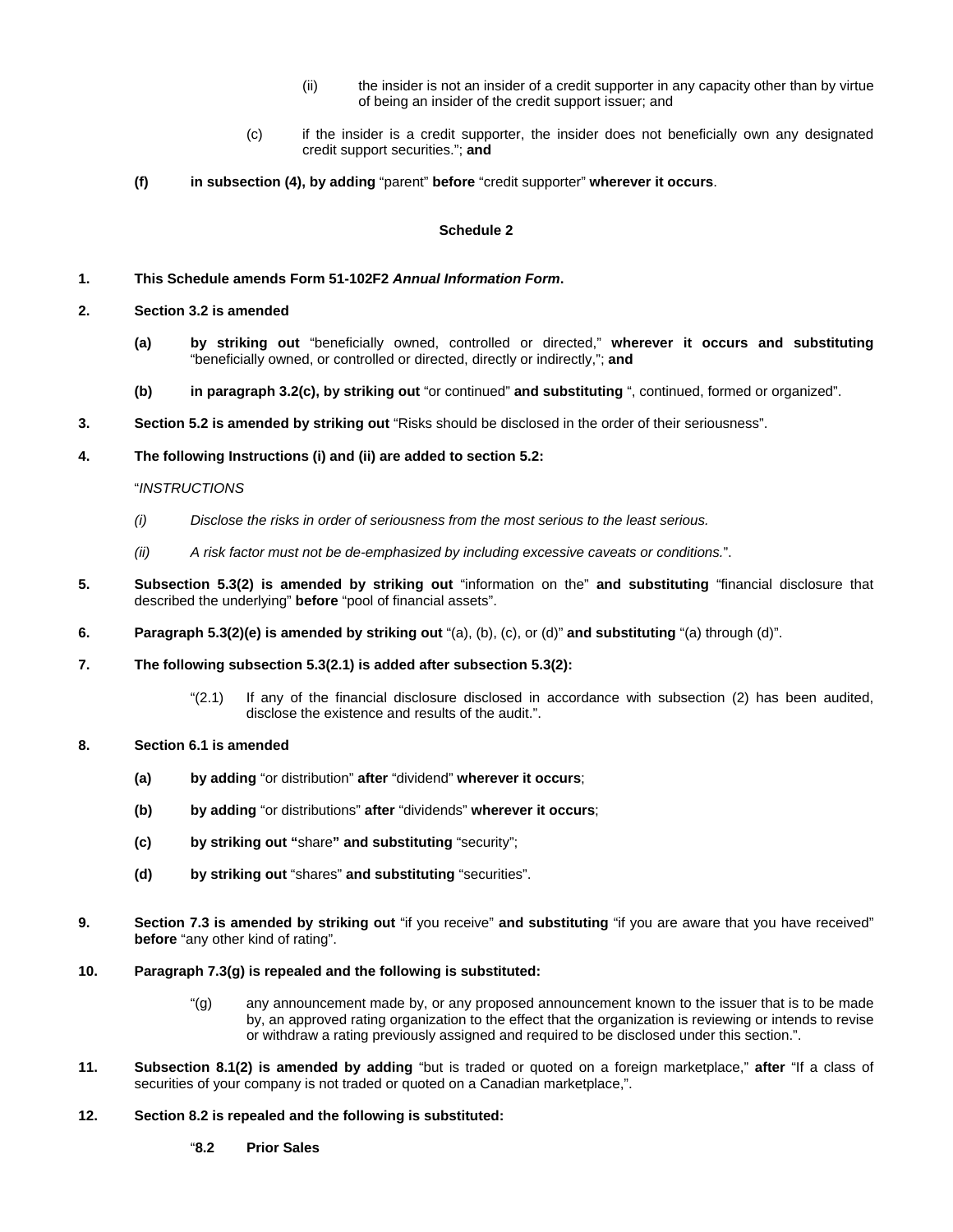For each class of securities of your company that is outstanding but not listed or quoted on a marketplace, state the price at which securities of the class have been issued during the most recently completed financial year by your company, the number of securities of the class issued at that price, and the date on which the securities were issued.".

## **13. Item 9 is repealed and the following is substituted:**

## "**Item 9 Escrowed Securities and Securities Subject to Contractual Restriction on Transfer**

### **9.1 Escrowed Securities and Securities Subject to Contractual Restriction on Transfer**

(1) State, in substantially the following tabular form, the number of securities of each class of your company held, to your company's knowledge, in escrow or that are subject to a contractual restriction on transfer and the percentage that number represents of the outstanding securities of that class for your company's most recently completed financial year.

### **ESCROWED SECURITIES AND SECURITIES SUBJECT TO CONTRACTUAL RESTRICTION ON TRANSFER**

| Designation of class | Number of securities held in<br>escrow or that are subject to a<br>contractual restriction on transfer | Percentage of class |
|----------------------|--------------------------------------------------------------------------------------------------------|---------------------|
|                      |                                                                                                        |                     |

(2) In a note to the table disclose the name of the depository, if any, and the date of and conditions governing the release of the securities from escrow or the date the contractual restriction on transfer ends, as applicable.

#### *INSTRUCTIONS*

- *(i) For the purposes of this section, escrow includes securities subject to a pooling agreement.*
- *(ii) For the purposes of this section, securities subject to contractual restrictions on transfer as a result of pledges made to lenders are not required to be disclosed.*".

## **14. Section 10.1 is amended**

**(a) in subsection 10.1(3), by striking out** "beneficially owned, directly or indirectly, or over which control or direction is exercised," **and substituting** "beneficially owned, or controlled or directed, directly or indirectly,"; **and**

#### **(b) by repealing the Instruction and substituting the following:**

#### "*INSTRUCTION*

*For the purposes of subsection (3), securities of subsidiaries of your company that are beneficially owned, or controlled or directed, directly or indirectly, by directors or executive officers through ownership, or control or direction, directly or indirectly, over securities of your company, do not need to be included.*".

- **15. Section 10.3 is amended by adding** "of" **before the second occurrence of** "a subsidiary of your company.".
- **16. Section 11.1 is amended** 
	- **(a) by striking out** "three" **wherever it occurs and substituting** "two"; **and**
	- **(b) in paragraph 11.1(b), by striking out** "beneficially owned, directly or indirectly, or over which control is exercised" **and substituting** "beneficially owned, or controlled or directed, directly or indirectly,".

#### **17. Section 12.1 is repealed and the following is substituted:**

## "**12.1 Legal Proceedings**

(1) Describe any legal proceedings your company is or was a party to, or that any of its property is or was the subject of, during your company's financial year.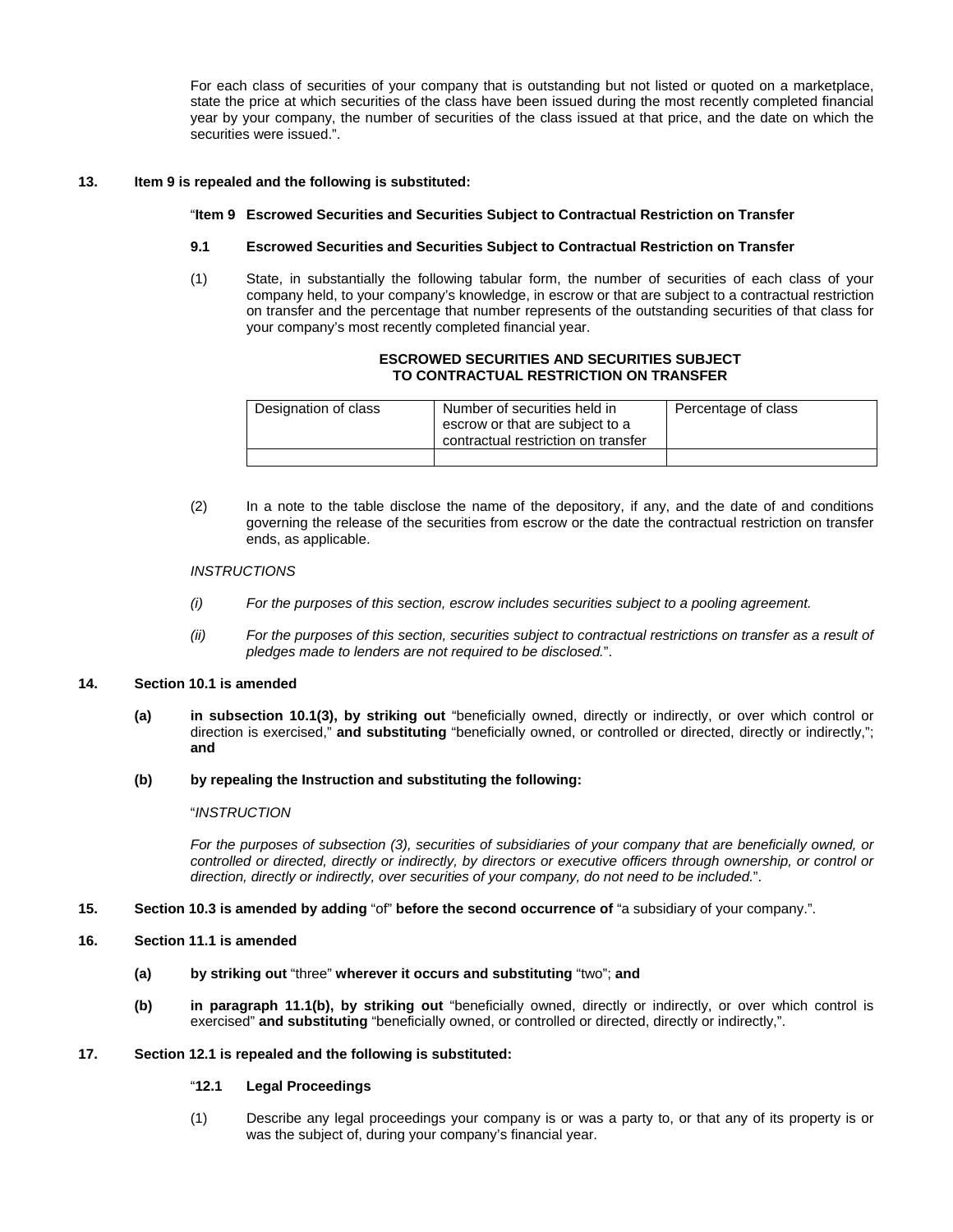- (2) Describe any such legal proceedings your company knows to be contemplated.
- (3) For each proceeding described in subsections (1) and (2), include the name of the court or agency, the date instituted, the principal parties to the proceeding, the nature of the claim, the amount claimed, if any, whether the proceeding is being contested, and the present status of the proceeding.

# *INSTRUCTION*

*You do not need to give information with respect to any proceeding that involves a claim for damages if the amount involved, exclusive of interest and costs, does not exceed ten per cent of the current assets of your company. However, if any proceeding presents in large degree the same legal and factual issues as other proceedings pending or known to be contemplated, you must include the amount involved in the other proceedings in computing the percentage*.".

**18. Paragraph 12.2(c) is amended by striking out** "with" **and substituting** "before" **before** "a court".

#### **19. Section 13.1 is amended**

- **(a) by striking out** "will" **and substituting** "is reasonably expected to" **before** "materially affect your company:"; **and**
- **(b) in paragraph 13.1(b), by striking out** "is the direct or indirect beneficial owner of, or who exercises control or direction over," **and substituting** "beneficially owns, or controls or directs, directly or indirectly,".

#### **20. Section 15.1 is repealed and the following is substituted:**

#### "**15.1 Material Contracts**

Give particulars of any material contract

- (a) required to be filed under section 12.2 of the Instrument at the time this AIF is filed, as required under section 12.3 of the Instrument, or
- (b) that would be required to be filed under section 12.2 of the Instrument at the time this AIF is filed, as required under section 12.3 of the Instrument, but for the fact that it was previously filed.

#### *INSTRUCTIONS*

- *(i) You must give particulars of any material contract that was entered into within the last financial year or before the last financial year but is still in effect, and that is required to be filed under section 12.2 of the Instrument or would be required to be filed under section 12.2 of the Instrument but for the fact that it was previously filed. You do not need to give particulars of a material contract that was entered into before January 1, 2002 because these material contracts are not required to be filed under section 12.2 of the Instrument.*
- *(ii) Set out a complete list of all contracts for which particulars must be given under this section, indicating those that are disclosed elsewhere in the AIF. Particulars need only be provided for those contracts that do not have the particulars given elsewhere in the AIF.*
- *(iii) Particulars of contracts must include the dates of, parties to, consideration provided for in, and general nature and key terms of, the contracts.*".
- **21. Item 16 is amended by striking out** "statement, report or valuation" **wherever it occurs and substituting** "report, valuation, statement or opinion".
- **22. This Instrument comes into force on March 17, 2008.**

#### **Schedule 3**

# **1. This Schedule amends Form 51-102F5** *Information Circular***.**

# **2. Section 6.5 is amended**

- **(a) by striking out** "beneficially owns, directly or indirectly, or controls or directs" **and substituting** "beneficially owns, or controls or directs, directly or indirectly,";
- **(b) in paragraph (a), by striking out** "beneficially owned, directly or indirectly, or controlled or directed" **and**  substituting "beneficially owned, or controlled or directed, directly or indirectly,";